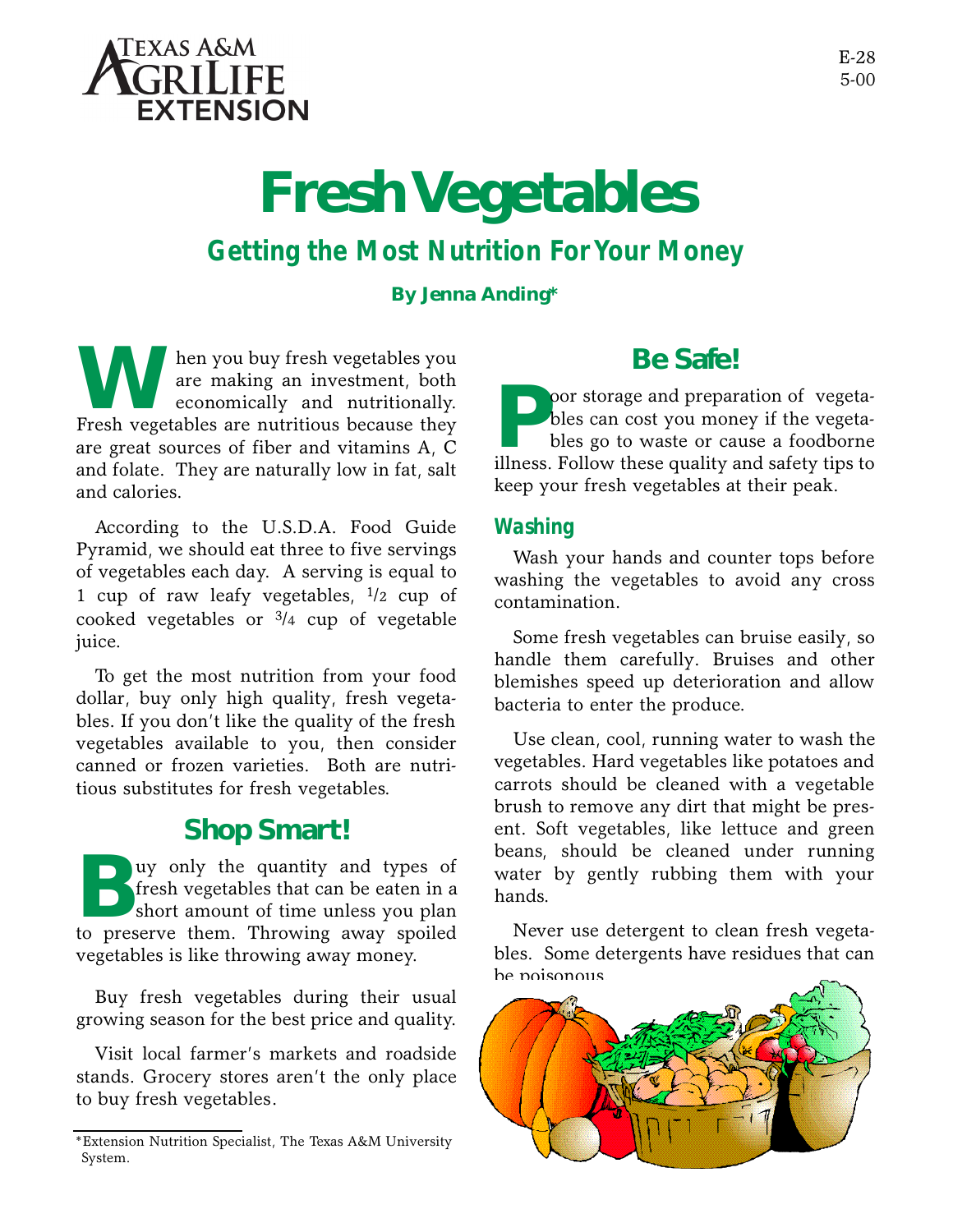If there is a concern about the presence of contaminants on the vegetables, simply peel off the skin. Keep in mind that peeling reduces nutritional value.

Prepackaged, prewashed vegetables like lettuce and baby carrots should be rinsed before they are eaten just in case any contamination occurred during processing or packaging.

If you have a weakened immune system, check with your health care provider about the safety of eating raw fresh vegetables. When in doubt, cook the vegetables to kill any bacteria that may be present.

#### *Preparing*

Don't use the same cutting board to cut raw meat and vegetables. Juices from the raw meat could contaminate the fresh vegetables and cause a serious illness.

#### *Storing*

Potatoes should be stored in a dark, dry, well-ventilated area between 45 and 50 degrees F. Potatoes stored at room temperature should be used within a week. Store onions at room temperature; onions (not green), garlic and potatoes (including sweet potatoes) should never be stored in the refrigerator.

Asparagus, broccoli, cabbage, carrots, cauliflower, celery, cucumbers, okra, lettuce, peppers and squash should be kept in the vegetable crisper or in a plastic bag in the refrigerator. For best quality, eat asparagus, broccoli and lettuce within 1 to 2 days after purchase. Other vegetables can be stored for 3 to 5 days, although carrots and cabbage can be stored for up to a week.

### **Eat More!**

**Hermannis Comparison School Separate School School School School School School School School School School School School School School School School School School School School School School School School School School Sc** aving a sandwich for lunch? Try adding lettuce, tomato, onions or shredded carrots to increase your

Brighten up that ordinary lettuce and tomato salad by adding carrots, bell peppers, broccoli and cauliflower.

Need a snack? Try some crunchy carrot sticks, broccoli or cauliflower served with low-fat ranch dip for extra flavor.

Microwave or steam fresh vegetables for quick and easy side dishes.

## **Check the Chart!**

The following chart identifies the best times of the year to purchase fresh vegetables. It also lists the key nutrients provided by the vegetables. Key nutrihe following chart identifies the best times of the year to purchase fresh vegetables. It also lists the key nutrients are listed if a serving provides at least 10 percent of the recommended daily value, based on a 2,000-calorie diet. In addition to the nutrients listed, vegetables have diseasefighting compounds called phytochemicals (fight-o-chemicals).

If your favorite vegetable is not listed, keep eating it anyway. All vegetables are nutritious!

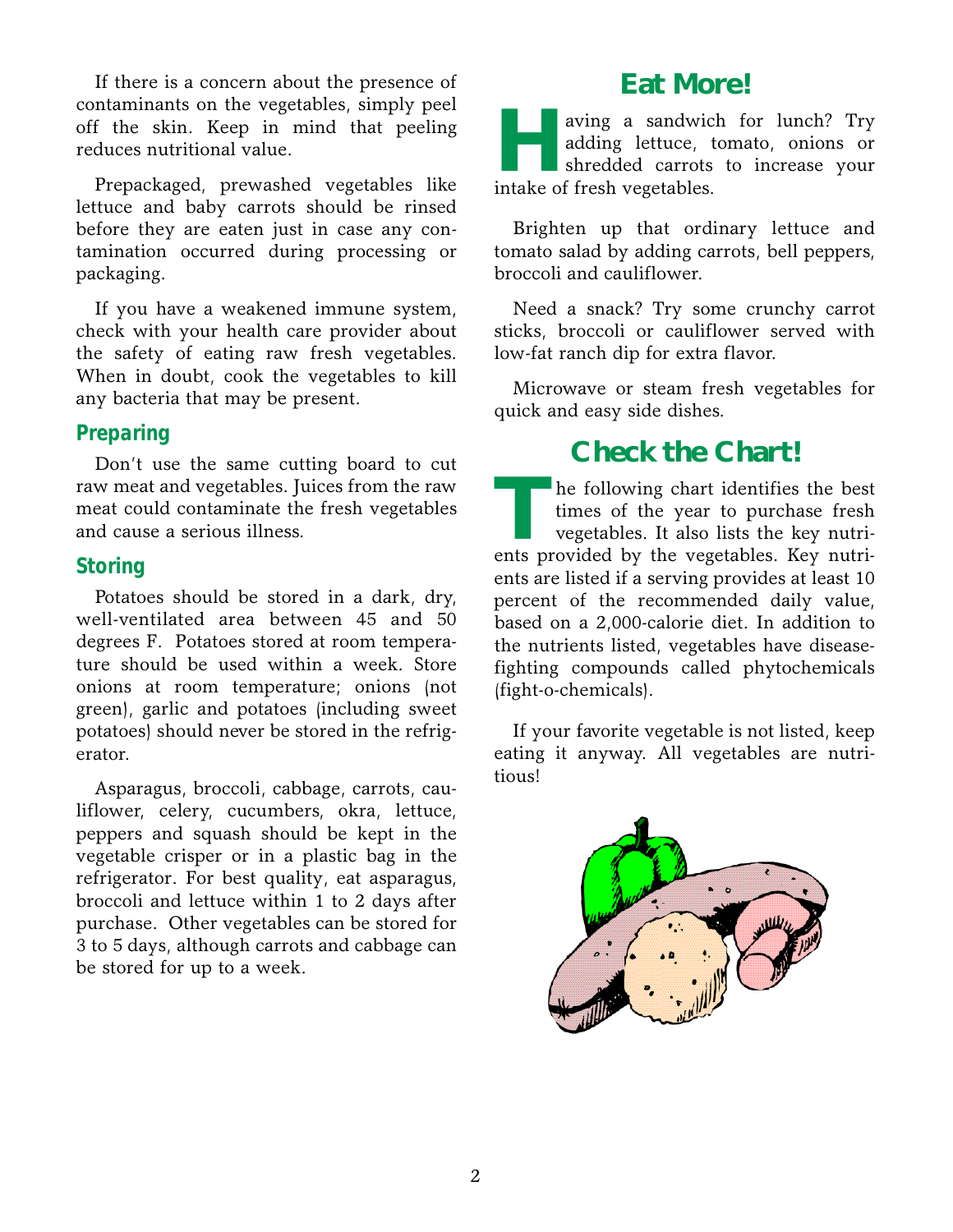# **Selecting Vegetables for Availability, Nutritional Value and Quality**

| Vegetable        | Availability                                                             | <b>Key Nutrients</b>                      | <b>Buy</b>                                                                                                                                                   | Avoid                                                                                                                                                                                                                              |
|------------------|--------------------------------------------------------------------------|-------------------------------------------|--------------------------------------------------------------------------------------------------------------------------------------------------------------|------------------------------------------------------------------------------------------------------------------------------------------------------------------------------------------------------------------------------------|
| <b>Asparagus</b> | Available all year;<br>peak months are<br>April to July.                 | Vitamin C and Folate                      | Look for closed, compact<br>tips;spears should be<br>smooth and round with a<br>rich green color.                                                            | Avoid tips that are open<br>and spread out. Avoid<br>spears that are ribbed,<br>or have moldy or<br>decayed tips.Large<br>amounts of sand in the<br>spears may be hard to<br>remove; these spears<br>should be avoided as<br>well. |
| Beans, Green     | Available all year;<br>peak months in<br>Texas are April to<br>December. | Vitamin C                                 | Beans should have a fresh,<br>bright look with a good<br>color. They should be firm<br>and crisp.                                                            | Do not buy wilted or<br>flabby beans or those<br>with signs of decay.<br>Long, thick and tough<br>beans are old.                                                                                                                   |
| <b>Broccoli</b>  | Available all year;<br>peak months in<br>Texas are<br>November to April. | Vitamins A and C                          | Stalks should be a firm,<br>tight cluster of small flower<br>buds that are dark green<br>in color.                                                           | Avoid broccoli with<br>open or enlarged buds,<br>or those with a yellow-<br>ish-green color because<br>these are old.                                                                                                              |
| Carrots          | Available all year;<br>peak months in<br>Texas are August<br>to May.     | Vitamin A and Fiber<br>(if peel is eaten) | Carrots should be firm,<br>smooth, well formed and<br>have a good color. Tops of<br>the carrots (if attached)<br>should be fresh with a<br>good green color. | Do not select carrots<br>that have large green<br>areas at the top that<br>must be removed before<br>eating. Avoid carrots that<br>are flabby or wilting.                                                                          |
| Cauliflower      | Available all year;<br>peak months are<br>September to<br>January.       | Vitamin C                                 | The curd (the part of the<br>vegetable that is eaten)<br>should be creamy white,<br>solid and compact.                                                       | Do not buy if the curd is<br>starting to spread out<br>because this is a sign of<br>aging.Do not buy cauli-<br>flower that is wilted or<br>has a speckled look<br>caused by decay, mold or<br>injury from insects.                 |
| Okra             | Peak season in<br>Texas is July and<br>August.                           | Vitamin C and Folate                      | Select tender pods that are<br>bright green and less than<br>4 <sup>1</sup> / <sub>2</sub> inches long. Tips<br>should bend easily.                          | Avoid long, tough, stringy<br>pods and/or tips that will<br>not bend.Do not select<br>those with a pale, faded<br>green color.                                                                                                     |
| Peppers, Bell    | Available all year;<br>most plentiful<br>during summer<br>months.        | Vitamin C                                 | Common colors are red,<br>yellow, green and orange.<br>Look for those that are<br>firm, have a heavy weight<br>and deep, shiny color.                        | Peppers that have thin<br>walls or that are wilted<br>should not be picked.<br>Those with soft spots<br>should also be avoided<br>because this can be a<br>sign of decay.                                                          |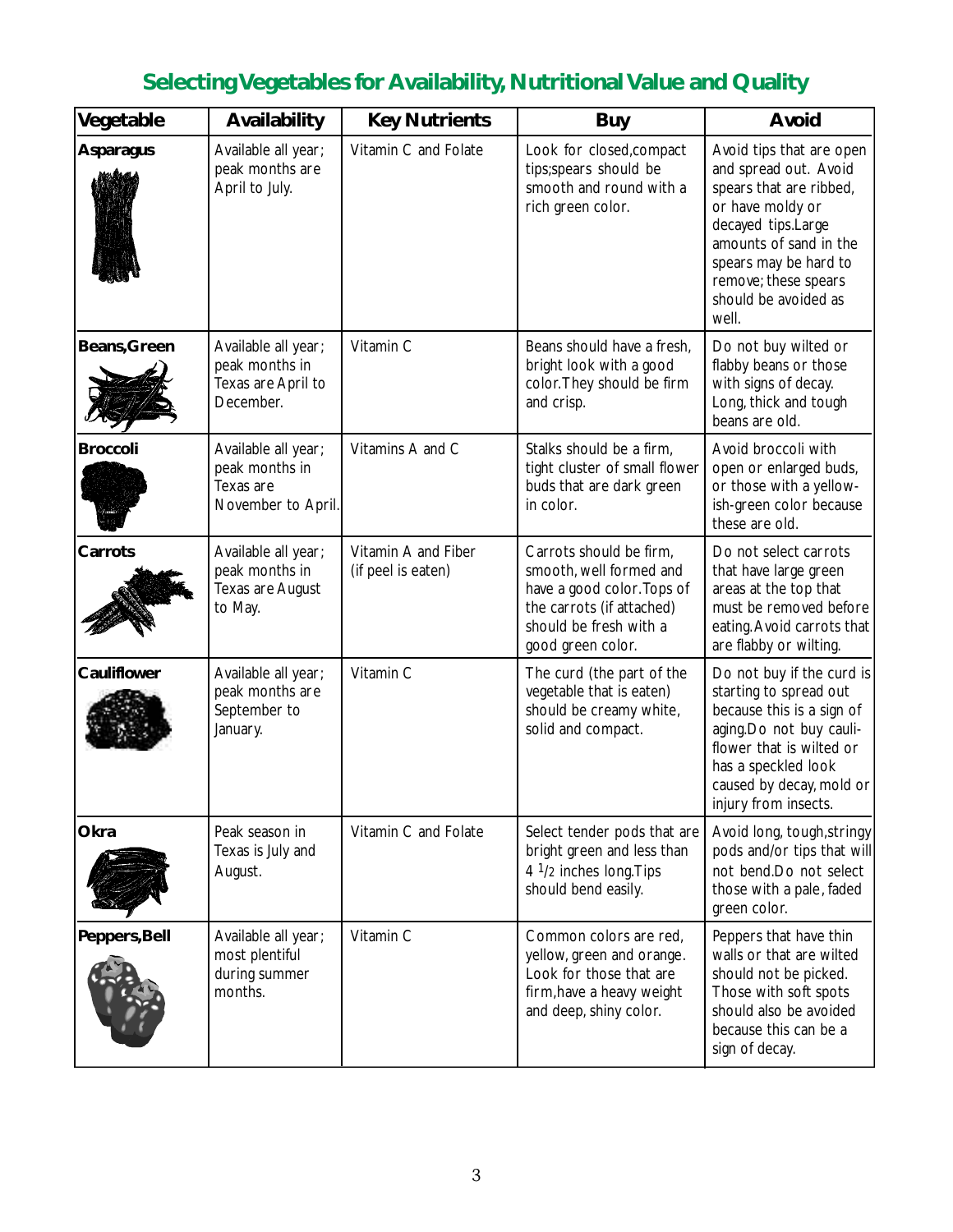# **Selecting Vegetables for Availability, Nutritional Value and Quality (continued)**

| Vegetable       | Availability                                                                              | <b>Key Nutrients</b>                                                                                   | <b>Buy</b>                                                                                                                                                                                                                             | Avoid                                                                                                                                                                                         |
|-----------------|-------------------------------------------------------------------------------------------|--------------------------------------------------------------------------------------------------------|----------------------------------------------------------------------------------------------------------------------------------------------------------------------------------------------------------------------------------------|-----------------------------------------------------------------------------------------------------------------------------------------------------------------------------------------------|
| Potatoes        | Available all year<br>long;peak season<br>in Texas is June to<br>September.               | Fiber (if skin is eaten),<br>Vitamin C,<br>Pantothenic Acid, Iron,<br>Zinc, Potassium and<br>Magnesium | Select potatoes that are<br>smooth, firm and free from<br>a green color. Note: Do not<br>store in the refrigerator.                                                                                                                    | Avoid green potatoes<br>and those with large<br>cuts, bruises or decay.<br>Do not buy potatoes<br>that have sprouted or<br>those that are wilted.                                             |
| Potatoes, Sweet | Available all year;<br>peak months in<br>Texas are<br>September to<br>January.            | Fiber, Vitamins A and C                                                                                | Look for firm sweet<br>potatoes that have a bright<br>orange skin.                                                                                                                                                                     | Avoid those with worm<br>holes, cuts or decay. Even<br>if you cut away decayed<br>parts,a bad taste may<br>still be present.                                                                  |
| Squash, Summer  | Some types are<br>available all year. In<br>Texas peak season<br>is April to<br>November. | Vitamin C                                                                                              | Look for those that are<br>tender, firm and well<br>developed. Tender squash<br>has a glossy looking skin.                                                                                                                             | Do not pick summer<br>squash that looks dull<br>and have a hard, tough<br>surface as these will be<br>stale or old. Avoid those<br>with discolored or pitted<br>areas.                        |
| Squash, Winter  | Peak season is<br>from early fall until<br>late winter.                                   | Fiber, Vitamins A and C                                                                                | They should have a hard,<br>tough skin and should be<br>heavy for their size.                                                                                                                                                          | Avoid those with cuts,<br>sunken spots or moldy<br>spots. If the skin is<br>tender, the squash is too<br>young and will not have<br>the best taste or quality.                                |
| <b>Tomatoes</b> | Available all year;<br>peak months in<br>Texas are May to<br>December.                    | Vitamin C                                                                                              | Tomatoes should be<br>smooth, ripe and free from<br>defects. Ripe tomatoes will<br>be slightly soft and have a<br>rich red color. Note: Place<br>unripe tomatoes in a warm<br>area (but not in direct<br>sunlight) to help them ripen. | Do not select tomatoes<br>that are bruised, have<br>cracks or are very soft.<br>Tomatoes that have soft<br>spots, sunken areas or<br>mold are usually decayed<br>and should not be<br>picked. |
| <b>Turnips</b>  | Available all year.                                                                       | Fiber, Vitamins A, C<br>and Folate                                                                     | Select small or medium<br>sized turnips that are firm,<br>smooth and fairly round.                                                                                                                                                     | Do not buy large turnips<br>with too many leaf scars<br>around the top.                                                                                                                       |